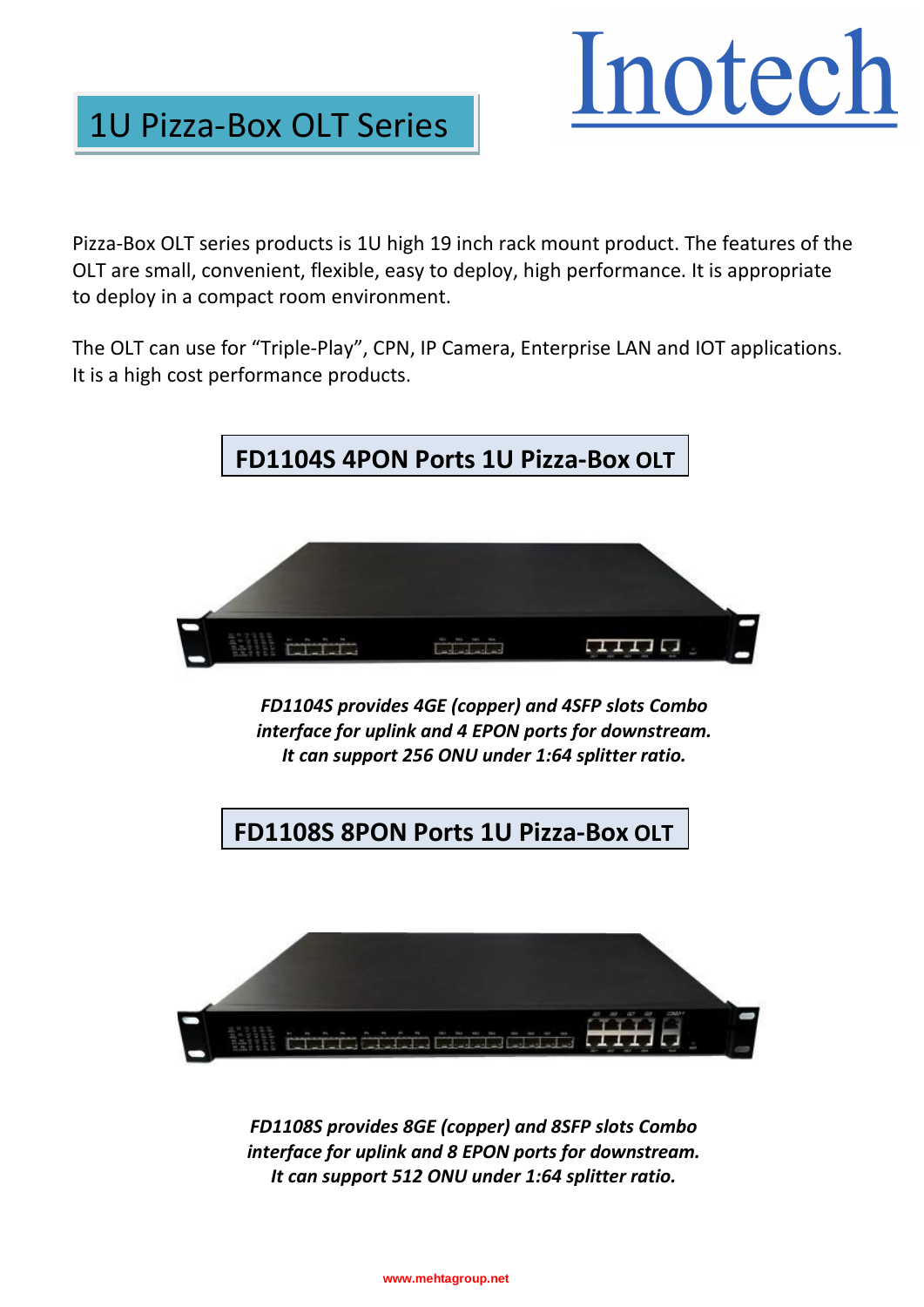## Inotech

## **Specifications**

| <b>Uplink Port</b>            | <b>QTY</b>            | 8                                                                             | 16                         |
|-------------------------------|-----------------------|-------------------------------------------------------------------------------|----------------------------|
|                               | Copper                | 10/100/1000M                                                                  | 10/100/1000M               |
|                               |                       | auto-negotiable, RJ45:8pcs                                                    | auto-negotiable, RJ45:8pcs |
|                               | <b>SFP</b>            | 4 SFP slots Combo                                                             | 8SFP slots Combo           |
| <b>PON Port</b>               | <b>QTY</b>            | 4                                                                             | 8                          |
|                               | Physical              | <b>SFP Slots</b>                                                              | <b>SFP Slots</b>           |
|                               | Connector Type        | 1000BASE-PX20+                                                                | 1000BASE-PX20+             |
|                               | Max splitting         | 1:64                                                                          | 1:64                       |
| <b>Management Ports</b>       |                       | 1*100BASE-TX out band port                                                    |                            |
|                               |                       | 1CONSOLE port                                                                 |                            |
|                               | Transmission          | 20KM                                                                          |                            |
|                               | PON port              | Symmetrical 1.25Gbps                                                          |                            |
|                               | Wavelength            | 1490nm TX, 1310nm RX                                                          |                            |
| <b>PON Port</b>               | Connector             | SC/PC                                                                         |                            |
| Specification                 | Fiber Type            | $9/125 \mu m$ SMF                                                             |                            |
| (Apply to Inotech PON module) | <b>TX Power</b>       | $+2$ ~ +7dBm                                                                  |                            |
|                               | <b>Rx Sensitivity</b> | $-27dBm$                                                                      |                            |
|                               | Saturation            | -6dBm                                                                         |                            |
| <b>Management Mode</b>        |                       | SNMP, Telnet, CLI management mode.                                            |                            |
|                               |                       | Fan Group Detecting                                                           |                            |
|                               |                       | Port Status monitoring and configuration management;                          |                            |
|                               |                       | Layer-2 switch configuration such as Vlan, Trunk                              |                            |
| <b>Management Function</b>    |                       | ,RSTP,IGMP,QOS, etc;<br>EPON management function: DBA, ONU authorization, ACL |                            |
|                               |                       | , QOS , etc; Online ONU configuration and management                          |                            |
|                               |                       | User management                                                               |                            |
|                               |                       | Support port VLan and protocol Vlan                                           |                            |
|                               |                       | Support Vlan tag/Untag , vlan transparent                                     |                            |
| Layer-two Switch              |                       | transmission; Support 4096 VLAN                                               |                            |
|                               |                       | Support 802.3dd trunk                                                         |                            |
|                               |                       | <b>RSTP</b>                                                                   |                            |
|                               |                       | QOS based on port , VID, TOS and MAC                                          |                            |
|                               |                       | address IGMP Snooping                                                         |                            |
|                               |                       | 802.x flow control                                                            |                            |